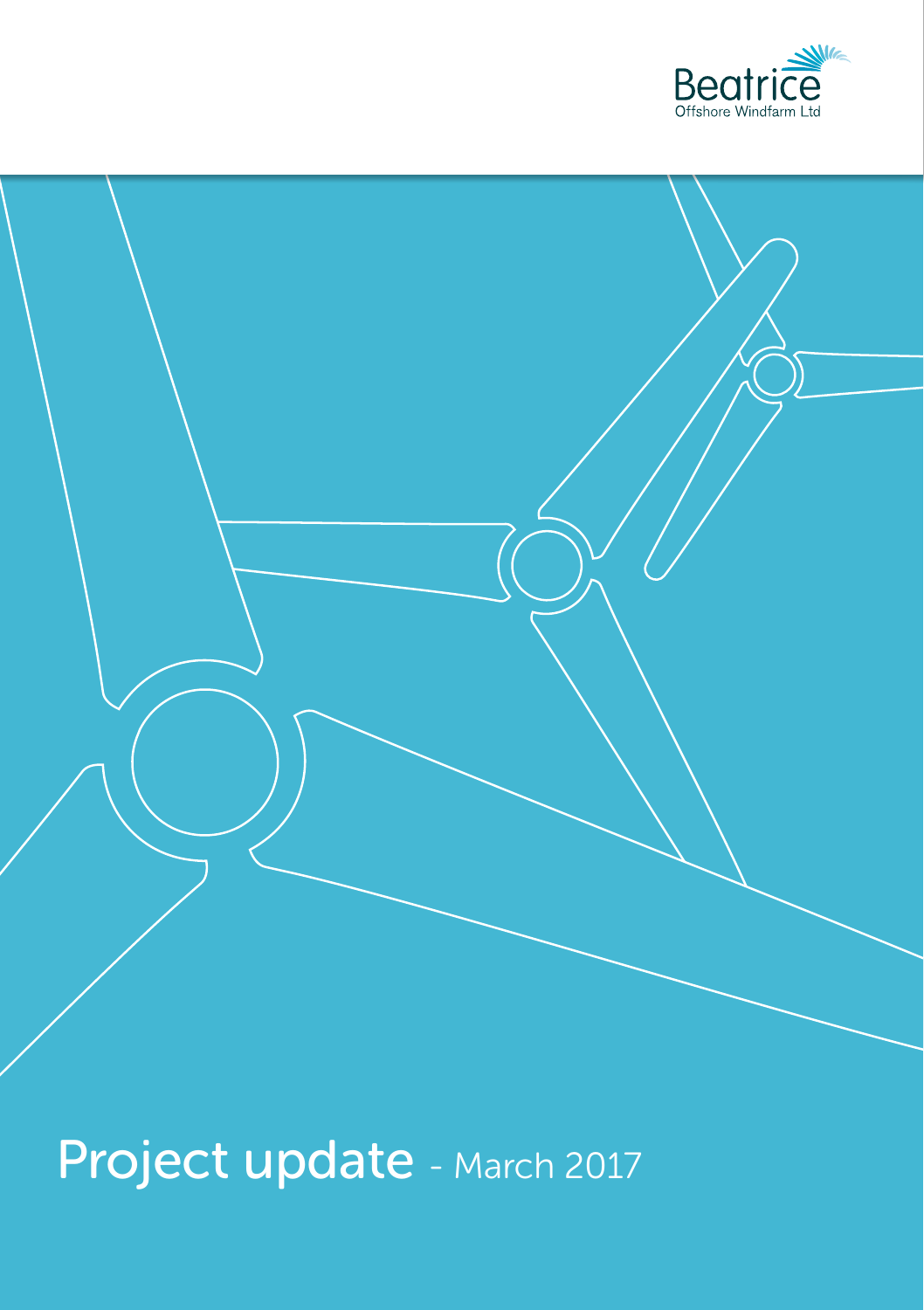### Beatrice explained

 $\overline{N}$ 

At £2.6bn, the Beatrice Offshore Wind Farm project is one of the largest ever private infrastructure investments in Scotland.

After 8 years of careful development, refinement and consent awards, the green light for construction to proceed was given in May 2016.

Once fully operational in 2019, Beatrice will consist of 84 wind turbines located approximately 13.5km off the Caithness coast. It will be able to generate enough clean wind powered electricity to power around 450,000 homes.

0 15 30 60 km 1:1,500,000 @ A5 BNG/OSGB36

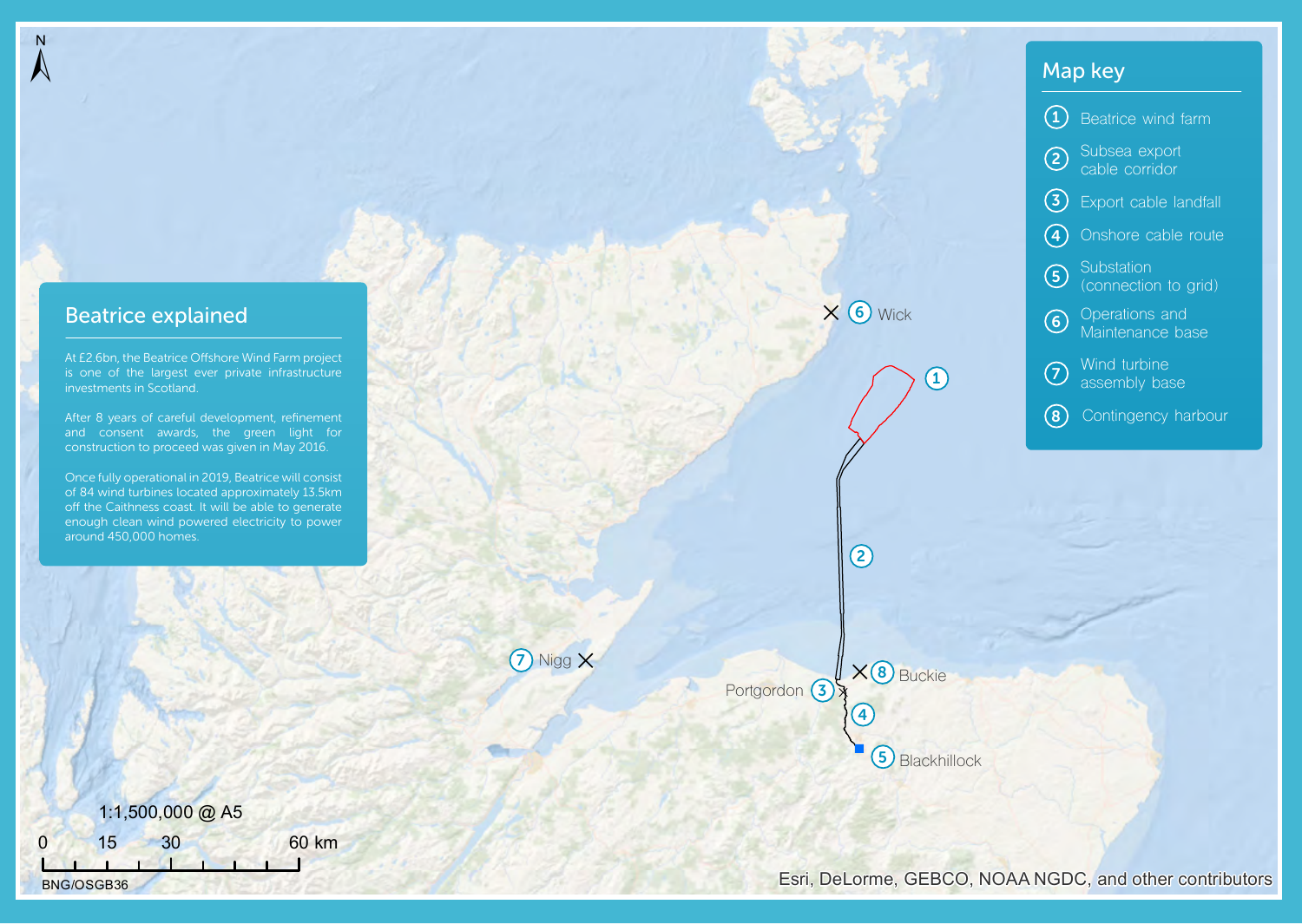Beatrice Offshore Windfarm Limited (BOWL) is a joint venture partnership between SSE Renewables (40%), Copenhagen Infrastructure Partners (35%) and Red Rock Power Limited (25%).

#### **Partners**



SSE is one of the UK's leading energy companies, involved in the generation, distribution and supply of electricity and the extraction, storage, distribution and supply of gas. Its core purpose is to provide the energy people need in a reliable and sustainable way. It supplies energy to around 8.2million customers throughout Great Britain and Ireland and is one of the UK's leading generators of electricity from renewable sources.

# COPENHAGEN INFRASTRUCTURE PARTNERS

Copenhagen Infrastructure Partners (CIP) is a fund management company founded in 2012 by 5 partners with extensive experience from energy projects, including offshore wind projects. Copenhagen Infrastructure Partners currently manages three funds of approx. 3.5 billion Euros in total. Copenhagen Infrastructure Partners focuses on long term investments in energy and infrastructure assets, primarily in Northern and Western Europe and North America.

#### SDIC 44 **Red Rock Power Limited**

Red Rock Power Limited is the UK subsidiary of SDIC Power Holdings Co. a power generation company listed on the Shanghai Stock Exchange. SDIC Power is primarily engaged in the investment, development, construction, operation and management of power projects. The company owns a total installed capacity of 32.5GW, more than 60% of which is generated from renewable energy installations, including hydro power stations and wind farms.

#### Project overview **Benefits** Benefits **Benefits** Development timeline

2009 Development begins

2012 Consent application submitted

2014 UK Government awards planning consents

2016 Green light to start construction

2017 Offshore construction begins

> 2018 First generation of power

2019 Fully operational

Beatrice brings with it a number of benefits including significant investment, supply chain and employment opportunities during the development, construction and operational phases. Significant investment has already taken place during the development phase.

We are investing approximately £10m in Wick Harbour beginning with the renovation of two Thomas Telford buildings which will become our long term Operations and Maintenance base. In December 2016, we launched the first element of our £6m Community Investment Fund\* package.

#### Keeping the lights on

Beatrice will be capable of generating enough electricity to power around 450,000 homes.

<u> 1</u>

That's around three times the number of homes in the Moray and Highland regions.

#### **Employing** people

There will be a gross average of 890 people employed during the construction phase.

Once operational Beatrice will require around 90 operatives to safely maintain and operate the wind farm during its 25 year lifespan.

#### **Helping** communities

The Beatrice Community Investment Fund is worth a total of £6m and is intended to benefit communities in the Highlands and Moray.

The Beatrice Partnership Fund launched in December 2016 and the Community Fund will launch in spring 2017

#### Providing opportunity

During construction Beatrice is expected to deliver around £680m into the Scottish and UK economy through employment and supply chain opportunities. During its 25 year operational phase, Beatrice is expected to deliver a further £400m - £525m through procurement of services and materials.

Many key components are being manufactured in the UK including the turbine blades, a number of jacket substructures (on which the wind turbines stand) and inter-array cables.

\*Please see the back page for more information



During development and construction we are undertaking a significant number of environmental surveys and monitoring programmes.

This includes part funding a regional marine mammal monitoring programme in the Moray Firth which is managed by experts from the University of Aberdeen.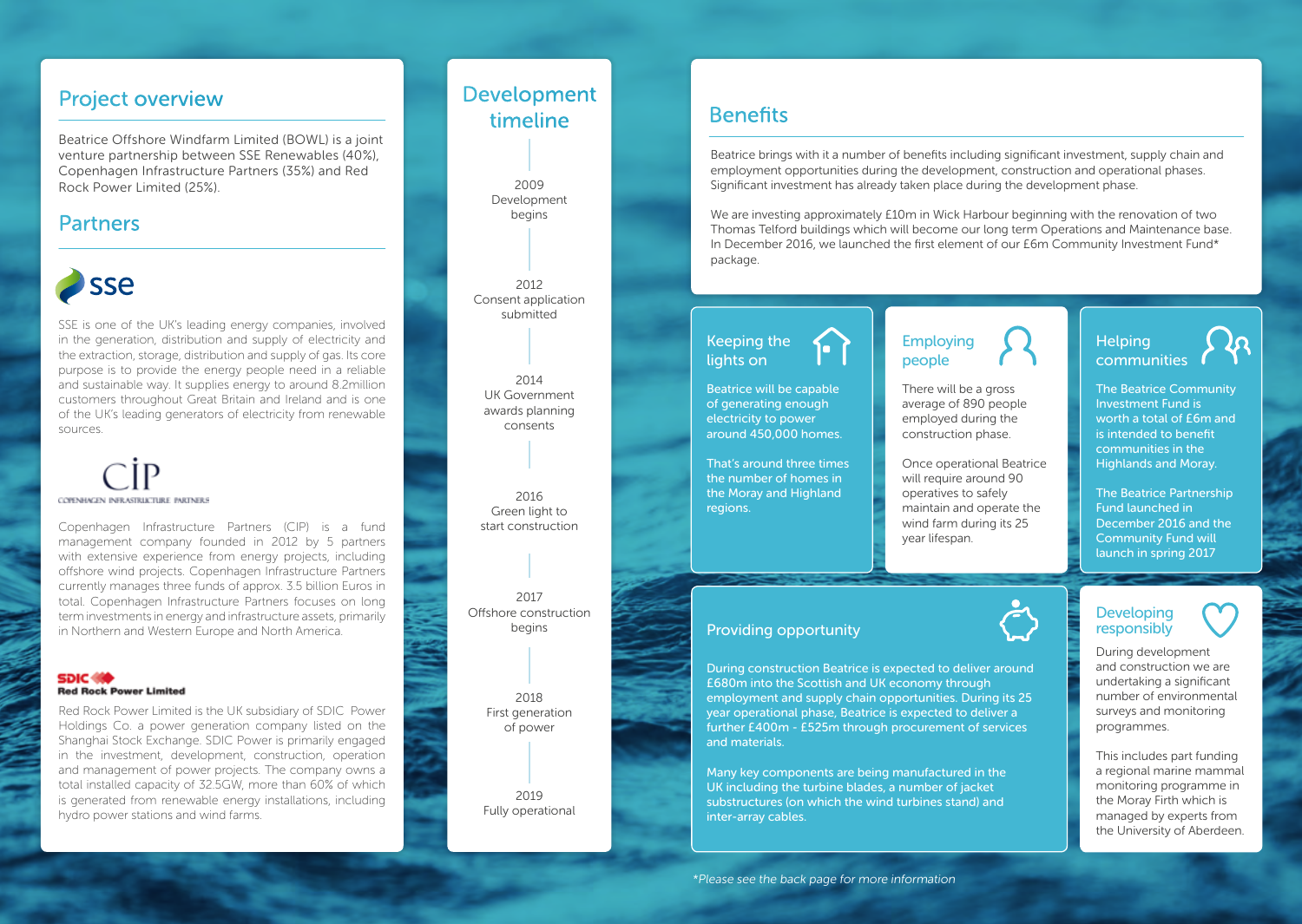## Operations and Maintenance base

With its proximity to the wind farm and with the availability of suitable quayside facilities, Wick Harbour has been chosen as the location for our Operations and Maintenance (O&M) base. The base will be required for the wind farm's 25 year lifespan to facilitate marine co-ordination, commissioning, operation and maintenance of the turbines.



In August 2016, having assessed a number of options for the O&M base, we decided to take the option to renovate and utilise two currently dis-used industrial buildings located in the historic conservation area of Lower Pulteneytown.

Our proposals for the re-use of these historic buildings is appropriate as Lower Pulteneytown was conceived, planned and built as an industrial marine related development.

Our development will regenerate a significant proportion of Wick's Harbour Quay in to long term marine use.

For 150 years, Wick harbour has provided a safe haven for fishing, commercial and leisure vessels. We plan to utilise a currently unused corner of the harbour to provide berthing for up to six Crew Transfer Vessels.





Lower Pulteneytown has a particular and strong visual identity and, as an example of a very early planned industrial/residential settlement, has national and international conservation and historic importance.

To ensure that the Listed Building Conservation requirements for the area are fully met, the development of the scheme has progressed in close liaison with the Local Authority Conservation and Planning departments. Planning consent was granted in January 2017 and work begins in February 2017.

Construction will begin with some demolition, focusing on the removal of the steel and asbestos industrial roof and columns, slated roofs, and all doors & windows and internal timberwork. Parts of the walls will be demolished to allow the formation of new doors and windows where required. Whilst thorough refurbishment is required throughout, the renovation will retain as many original features that are salvageable across both buildings. Principally these are the masonry walls.

The key marine construction activities will begin with the removal of the disused slipway structure located within the north west corner of the Inner Harbour. The removal of the slipway will enable the existing number of marina berths to be maintained and enable the available space within the Inner Harbour to be used effectively.

The height of the existing quay wall will be increased to the height of the adjoining quay walls and infilling and re-levelling of the quayside will be carried out.

The pontoons for the Crew Transfer Vessels will be installed and connected to the refurbished quayside by a linkspan. The final layout of the pontoons is yet to be determined.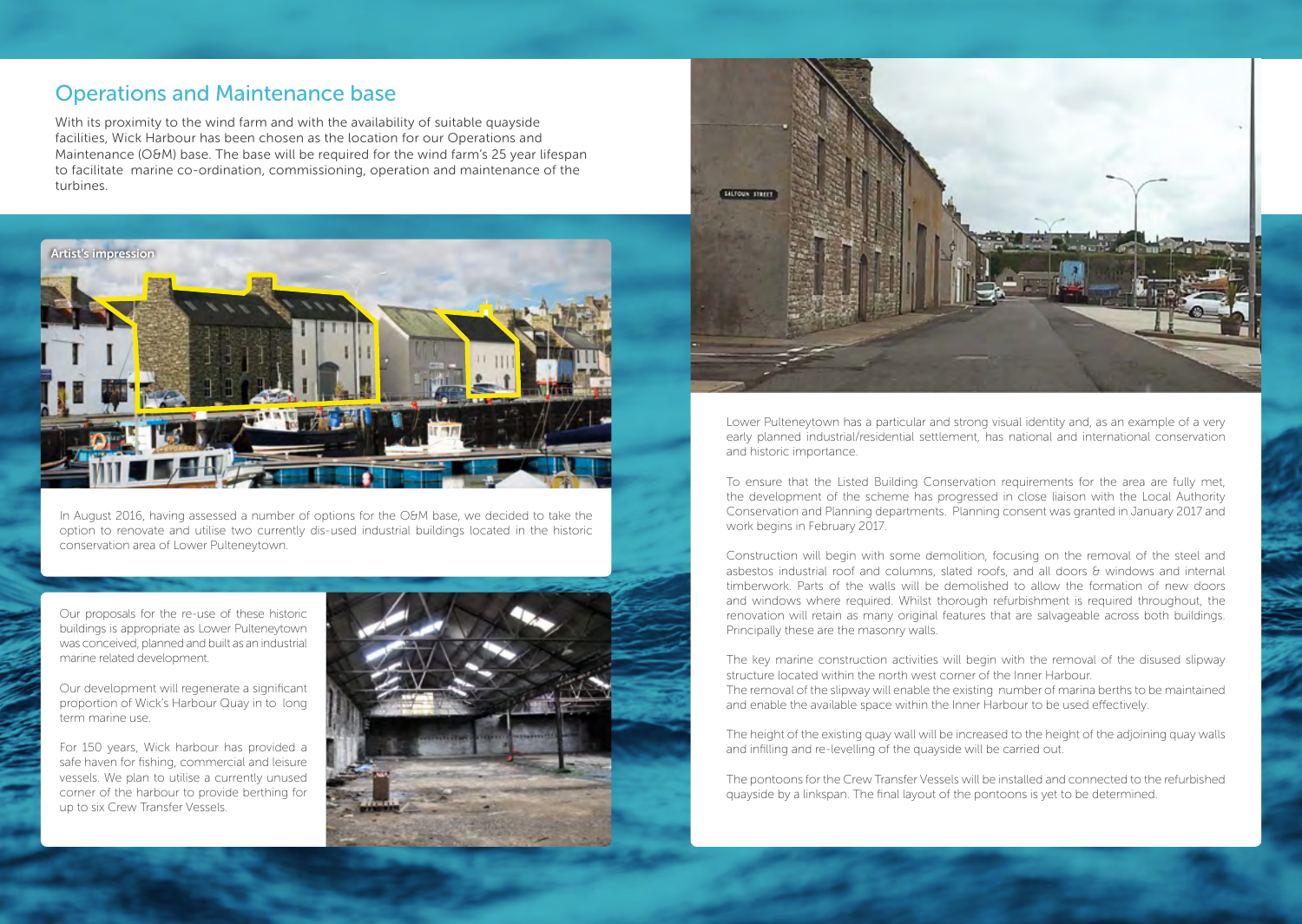# Onshore construction in Moray and a series of the Construction of Construction

There are a number of key onshore construction activities required as part of the Beatrice project. Work is underway in Moray along the cable route, at cable landfall near Portgordon and at the substation at Blackhillock near Keith.

One of the most challenging aspects is the installation of the turbines and associated infrastructure in the North Sea. Beatrice will be one of the deepest offshore wind farms in the world, with water depths of up to 55m. Over the next two years some sizeable vessels will be able to be seen offshore undertaking various installation tasks.



#### Cable landfall, Portgordon

The electricity generated by Beatrice will come ashore via subsea cables to the west of Portgordon.

The electricity is then sent via underground cables to the substation at Blackhillock.

#### Piling operations

One of the first construction activities will be to install steel tubular structures (piles) in the seabed on to which the subsea structures (jackets) are attached. The piles are installed into the seabed using a piling hammer or drill. Piling operations will be undertaken by the Stanislav Yudin vessel, operated by our contractor Seaway Heavy Lifting (SHL).





#### Cable route

The route from landfall to the substation is approximately 20km using underground cables.

Steerable drilling techniques will be used to direct the power cables under obstacles, avoiding disruption to roads, water courses, and sensitive habitats.

#### Jacket substructure installation

Once the piles are installed another SHL vessel, The Oleg Strashnov, will begin installing the jacket substructures in readiness for the installation of the turbines. Each turbine requires a single jacket and there will be a further jacket installed for each of the two Offshore Transformer Modules.



#### Blackhillock substation, Keith

The substation construction began in May 2016. Much of the initial infrastructure is now complete ahead of deliveries of key components which will take place in the first half of 2017. The electricity from Beatrice will pass through the substation for onward transmission on to the National Grid.

#### Wind turbine installation

Wind turbine installation will be carried out by the Pacific Orca vessel. The vessel 'jacks up' ahead of installation, which means that it extends legs to the seabed and lifts itself clear of the water. This provides a stable platform for the lifting and installation work. Siemens Wind Power manufacture and install the wind turbines.

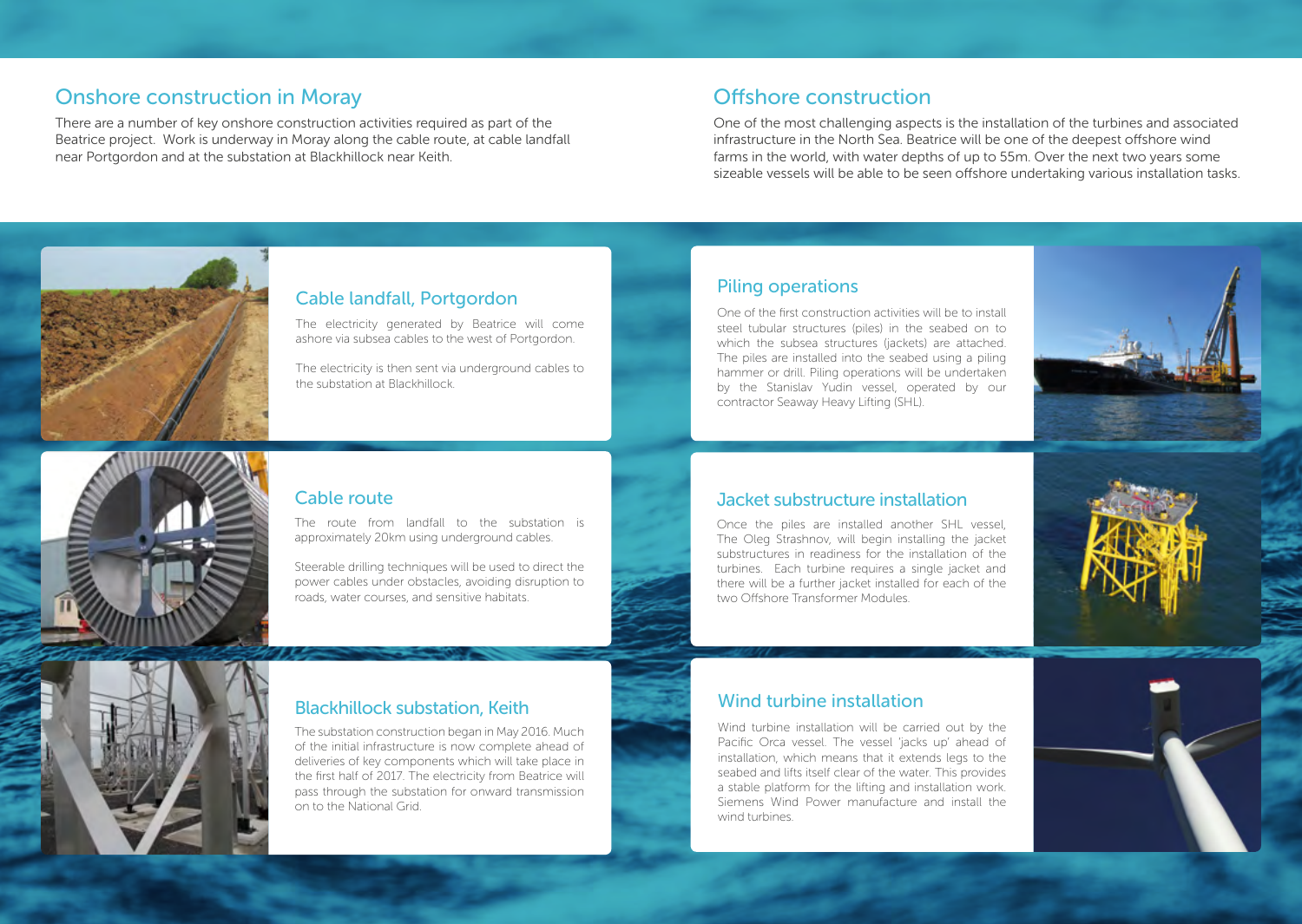### Subsea cable construction

To get the electricity from the wind farm we will be installing a network of subsea cables which connect the wind turbines to the two offshore transformer modules (OTMs). Further subsea cables will connect the OTMs to the landfall point near Portgordon.

# More information



### Inter-array cables and OTMs

The network of cables within the wind farm is called the 'inter-array' and consists of around 140km of subsea cable. The turbines will be connected in strings which, in turn, connect to the two centrally located OTMs (pictured left). SHL has contracted Siem to design and install the inter-array. The cables are being manufactured by JDR in Hartlepool.



# Export cables

We will be laying approximately 140km of buried subsea export cables from the wind farm due south to the landfall point west of Portgordon. The cables will be laid by the 'Skaggerak' vessel.

As the seabed sediments are mainly sands and gravels the cables will be laid then water jetted into the seabed to the desired burial depth. Guard vessels will be employed to protect exposed cables on the seabed prior to burial.

The installation of the export cable will begin at the landfall point utilising a form of horizontal drilling technology to install ducts beneath the shoreline. The offshore cable will be pulled through the ducts and joined with the onshore cable.

Spring 2017 will see work beginning on excavating the cable trench (within approximately 4.5km of the shore).

## Community funds

The Beatrice fund will be worth a total of £6m, split between Highland (£4m) and Moray (£2m). These will be split equally between a Partnership fund in each area and a local fund.

The Partnership fund for Highland will cover the communities on the east coast of Caithness and Sutherland. In Moray, it will include all coastal communities and the four local communities, namely Buckie and District, Strathisla, Lennox and Keith.

For more information please visit: www.sse.com/BeatricePartnershipFund

#### **Contact**

#### Supply Chain

Noel Cummins

Corporate Affairs Inveralmond House 200 Dunkeld Road PH1 3AQ

Email noel.cummins@sse.com

**Telephone** 01738 516 901

If you would like to become a supplier to Beatrice, please send your company details and a brief summary of the services you offer to: offshoreprocurement@sse.com

A member of the team will be in touch with you if they wish to discuss your services further.

You might also wish to visit the SSE Open4Business portal and register your business. Once registered you will have visibility of all of the supply chain opportunities across SSE.

www.sseopen4business-highlands.com